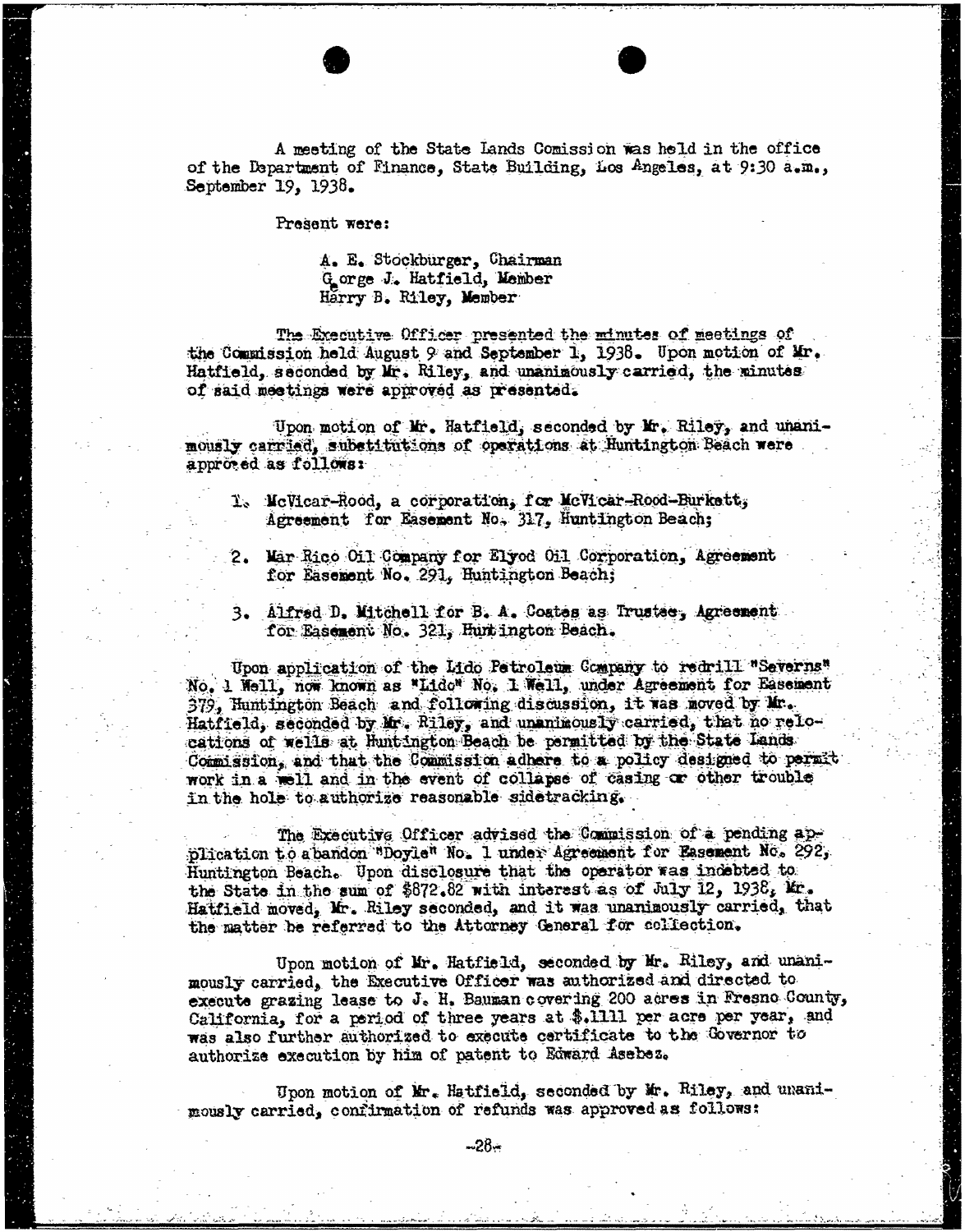| Walter $0$ . Edwards - \$1.50 |         | John Louis Elkins - \$2.00      |          |
|-------------------------------|---------|---------------------------------|----------|
| T. G. Watterson - $\mu$ .32   |         | $\hat{R}$ . J. Rasmussen - 6.34 |          |
| $\mathbf{R}$ and $\mathbf{R}$ | $-9.36$ | $W_{\bullet}$ H. Young          | $-5.40$  |
| Banning Record                | $-3.00$ | W. H. Young Co.                 | $-16.20$ |

The Executive Officer reported to the Commission of damage to property of the State at Owens Lake, Inyo County, California, by Bureau of Light and Power of the City of Los Angeles. . The Executive Officer was instructed to present the matter to the Attorney General in order that he might take whatever action he deemed proper to protect the interests of the State.

Upon motion of Mr. Riley, socended by Mr. Hatfield, and unand- mously carried, the Engineer of the Division of State Lands was authorised and directed to make a survey of lands of the State in Fish Canyon, Los Angeles County, California.

Upon motion of Mr. Hatfield, seconded by Mr. Riley, and unani-<br>mously carried, the Executive Officer was authorized and directed to approve permit of Stanley S. Anderson, et ux., for construction of a fishing pier in Ventura County pursuant to authority in Section 4001 of the Harbor and Navigation Code, and the approval of plans of Elizabeth S. Watters and Mrs. James Bush to construct groin at Sandyland in Santa Barbara County, California.

Upon motion of Mr. Hatfield; seconded by Mr. Riley, and unani- mously carried, the Executive Officer was authorized and directed to sell Lots 14, to 18 of Block 3, Delhi Townsite, to Roy Rodocker or his nominee for the sum of \$450 cash.

Upon motion of Mr. Riley, seconded by Mr. Hatfield, and unani-<br>mously carried, the Executive Officer was authorized to employ Col. Chas.<br>T. Leeds, Consulting Engineer, under civil service at the rate of \$50 per day, and the acts of the Executive Officer in the employment of Helen Materman, part time intermediate stenographer, and request to waive age limit of T. C. I. Anderson, junior geological draftsman, were approved.

Upon motion of Mr. Riley, seconded by Mr. Stockburger, and unanimously carried, approval was given for the operation of privately owned motor vehicle of J. H. Hume, Petroleum Production Inspector, at Santa Barbara, on a mileage basis, but not to exceed \$50 per month. The Executive Officer was directed to so advise the State Controller.

Upon report by the Executive Cificer of the condition of State owned Oldsmobile motor vehicle, Mr. Riley moved, Mr. Hatfield seconded, and it was unanimously carried, that the same be traded in upon a new motor vehicle for the Commission.

Mr. Riley: I move that resolution be put as follows:

BE IT RESOLVED That Webb Shadle, Executive Officer, be authorized and directed, upon behalf of the State Lands Commission of the State of California, to sign collaboration agreement between Works Progress Administration and State Lands Commission of the State of California for "Survey of State Tidelands, etc."